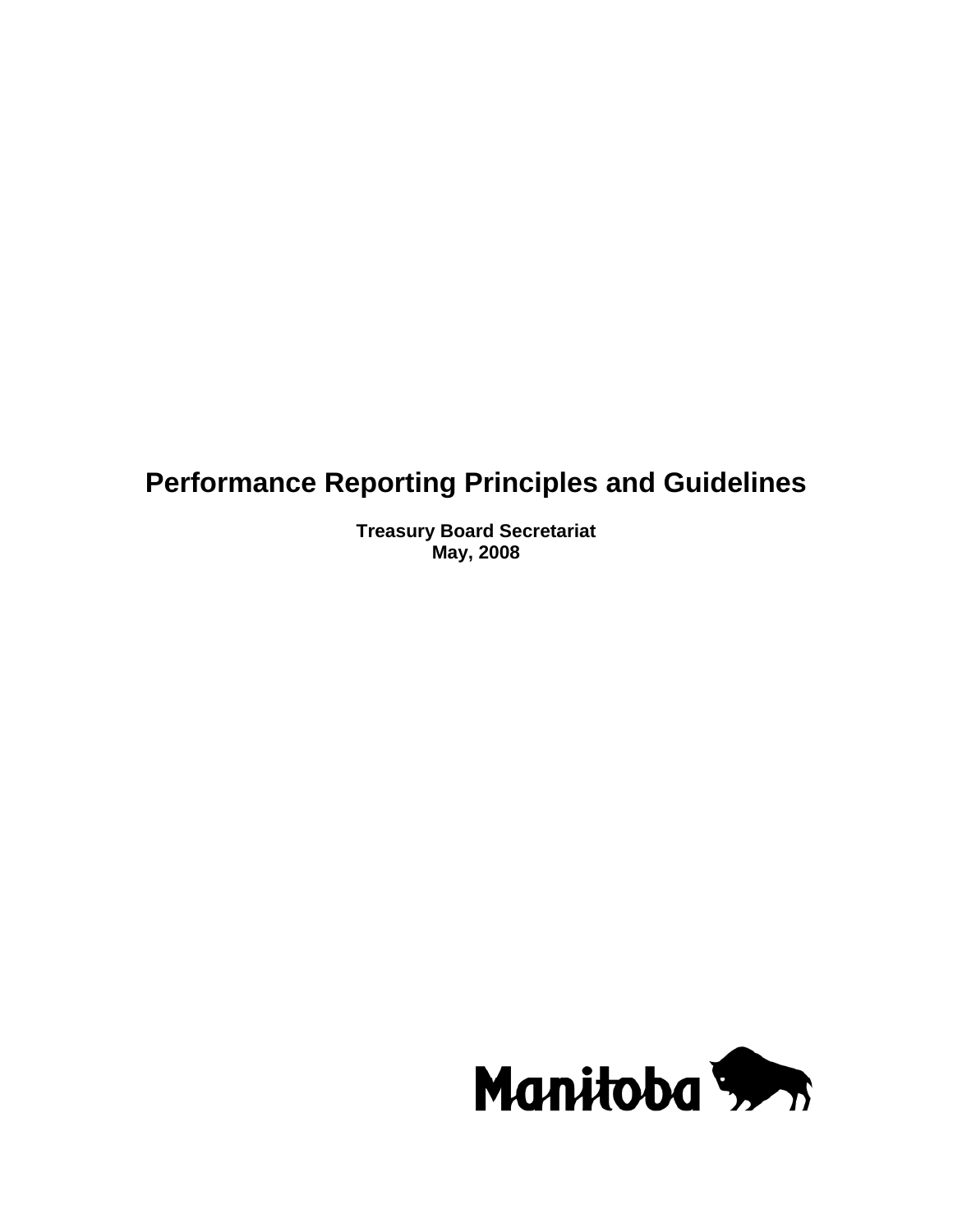### **Performance Reporting Principles and Guidelines**

#### **Introduction**

As a part of the Financial Management Strategy outlined in Budget 2007, Manitoba committed to developing a performance reporting strategy that included Performance Reporting Principles and Guidelines.

Manitoba has developed a set of Performance Reporting Principles to assist departments and major Crown agencies in enhancing their planning and reporting and to encourage increased focus on outcomes. Budget 2008 contained the Principles developed through consultation with departments and major Crown agencies.

This document outlines these Principles and provides additional supporting Guidelines to assist departments. The Guidelines describe each Principle in further detail and offer self-assessment criteria to assist departments to better gauge when they have met the intention of the Principle. The purpose of the Principles and Guidelines is to develop a foundation for departments to better integrate planning and reporting.

Around the world, performance reporting continues to evolve. Manitoba will continue to develop its performance reporting to reflect best practices as the government works to improve accountability and its performance reporting framework. Experience in other jurisdictions has shown that some organizations may develop their performance reporting structures and processes faster than others. However, as organizations gain experience and develop their expertise, performance reporting should continue to show progress.

#### **What is performance reporting?**

Performance reporting refers to an integrated system of planning and reporting that is oriented toward achieving outcomes. Performance reporting involves planning (including the production of the Priorities and Strategies Overview (PSO) and the Supplemental Information for Legislative Review (SILR)) and reporting on the plans, including the annual report.

Performance reporting is designed to help:

- clarify organizational goals and directions;
- communicate the priorities of the organization;
- monitor progress and make continuous improvement;
- support budgeting and resource allocation decisions; and
- provide information to legislators, the public, media and others about the work of the organization.

#### **Why is performance reporting important?**

Reporting on performance is not an end in itself, but an important part of effective management and accountability.

Planning and reporting are an integral part of an organization's ongoing operations and decisionmaking. Performance reporting should help promote a "continuous improvement" feedback loop where reports on activities and performance provide important information to allow for the best possible decision-making in the next planning cycle.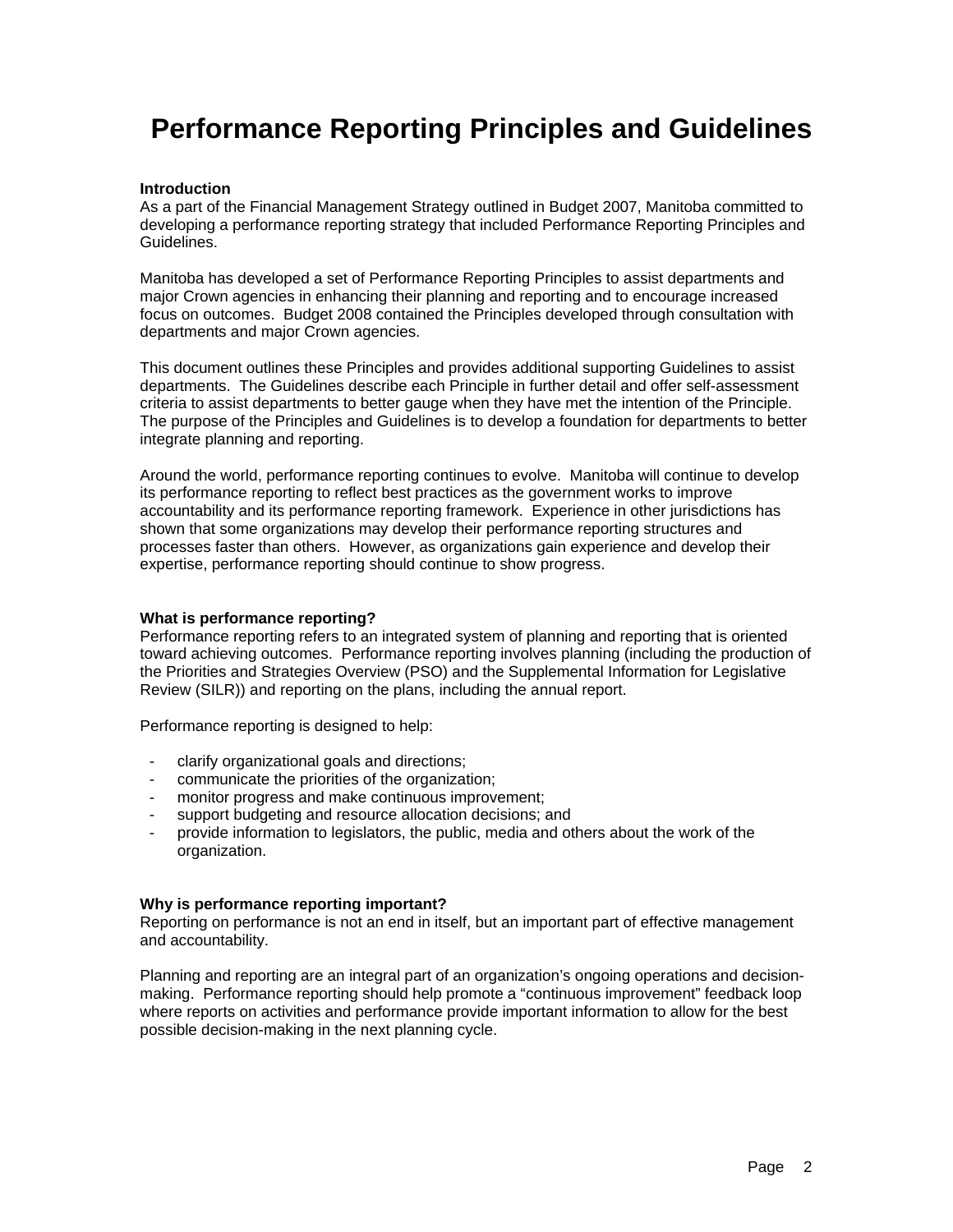# **Planning and Reporting Cycle**



#### **How does performance reporting relate to planning?**

Planning is a starting point of the performance reporting process.

A good plan will outline the priorities, objectives and actions of the organization under the conditions the organization faces with available resources. Over the course of implementing the plan, the organization will be monitoring progress and adjusting the plan as necessary. At the end of the year, the organization will report on the priorities, objectives, actions and performance of the organization – in essence reporting on the plan. In turn, the report should influence future planning and resource allocation. In a performance reporting model, planning and reporting are two ends of the same process.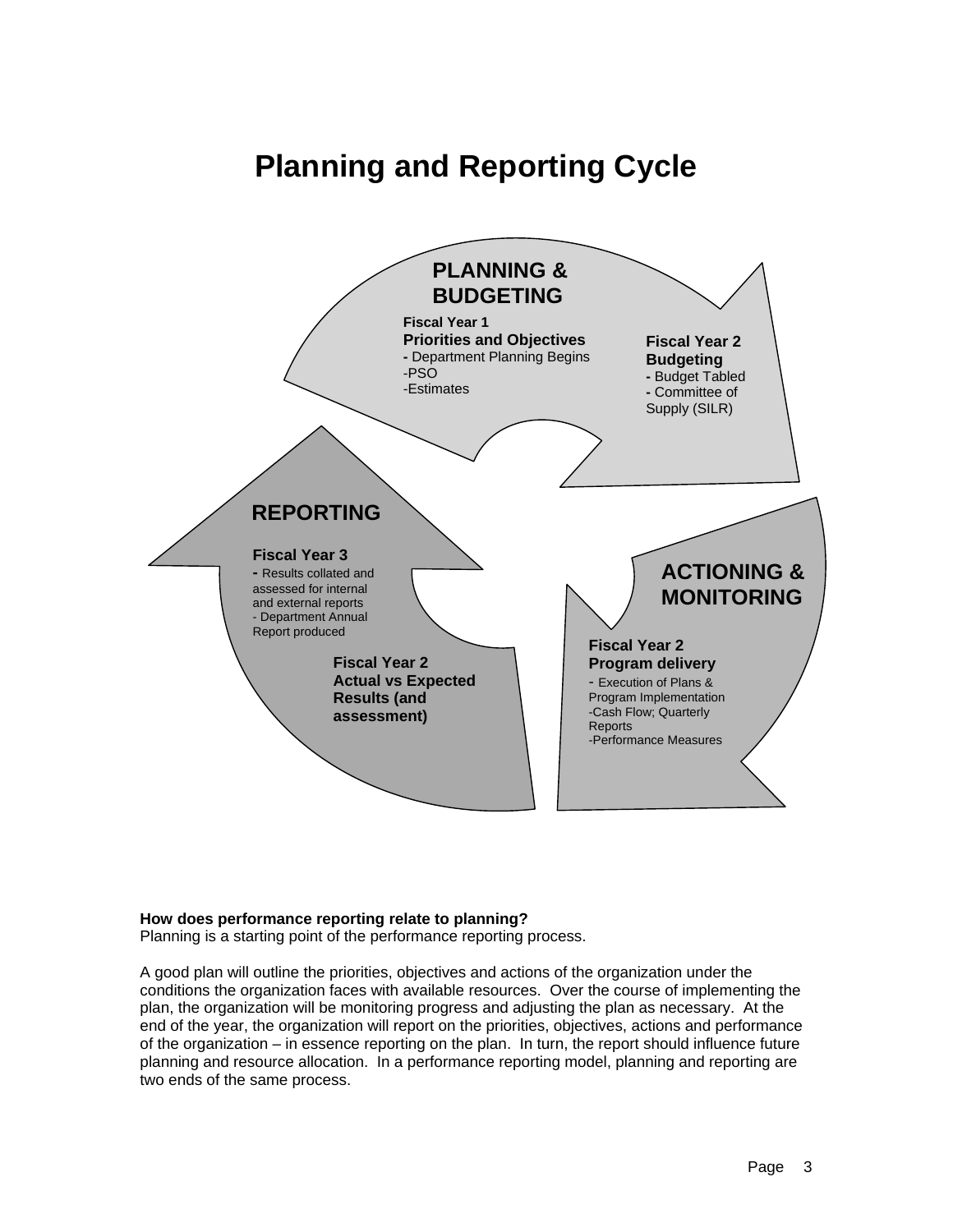It is important to acknowledge that planning and performance reporting occur throughout organizations in many formats and for varied purposes. Good management practice and accountability has led to the development of vast amounts of performance information, some of which should be considered as operationally required, other strategic and some from an accountability perspective. This guide is provided primarily to assist departments in developing department level planning and reporting that integrates the requirements of the organization and the government at a broader level.

#### **Who are performance reports for?**

Performance reporting has multiple audiences. Members of the Legislature, the public, stakeholders, and the media are all key audiences of performance reports. In addition, the organization itself is an important user of performance reporting.

#### **What are the Manitoba Performance Reporting Principles and Guidelines?**

Manitoba's Performance Reporting Principles were developed after consultations with departments, major Crown organizations and the Office of the Auditor General. The Principles have relied heavily on the principles issued by the CCAF-FCVI<sup>1</sup> [a](#page-3-0)nd principles used in other jurisdictions to develop a fundamental basis for performance reporting in Manitoba.

#### **Principles at a Glance**

- i. The organization's public purpose is explained.
- ii. The organization's priorities relate to overall government priorities.
- iii. Each organizational priority has objectives and actions to achieve them.
- iv. Measures are developed with outcomes in mind, focusing on a few critical aspects of performance.
- v. Financial and non-financial information are linked.
- vi. The strategic context for the plan and reported results is discussed.
- vii. Performance information looks forward and backward in time.
- viii. Information is clear, relevant, credible and balanced.

The Manitoba Performance Reporting Principles will apply to departments and major Crowns in publication of performance information for the 2009/10 planning and reporting year. The Guidelines are primarily designed to assist departments in producing their planning documents and annual reports.

#### **Who should understand and use these Guidelines?**

Department planners, performance reporting coordinators, financial officers, department managers and senior managers should all be familiar with the Principles and Guidelines.

<span id="page-3-0"></span><sup>————————————————————&</sup>lt;br><sup>1</sup> CCAF-FCVI is a national, non-profit research and education foundation that researches public sector accountability, management and audit issues.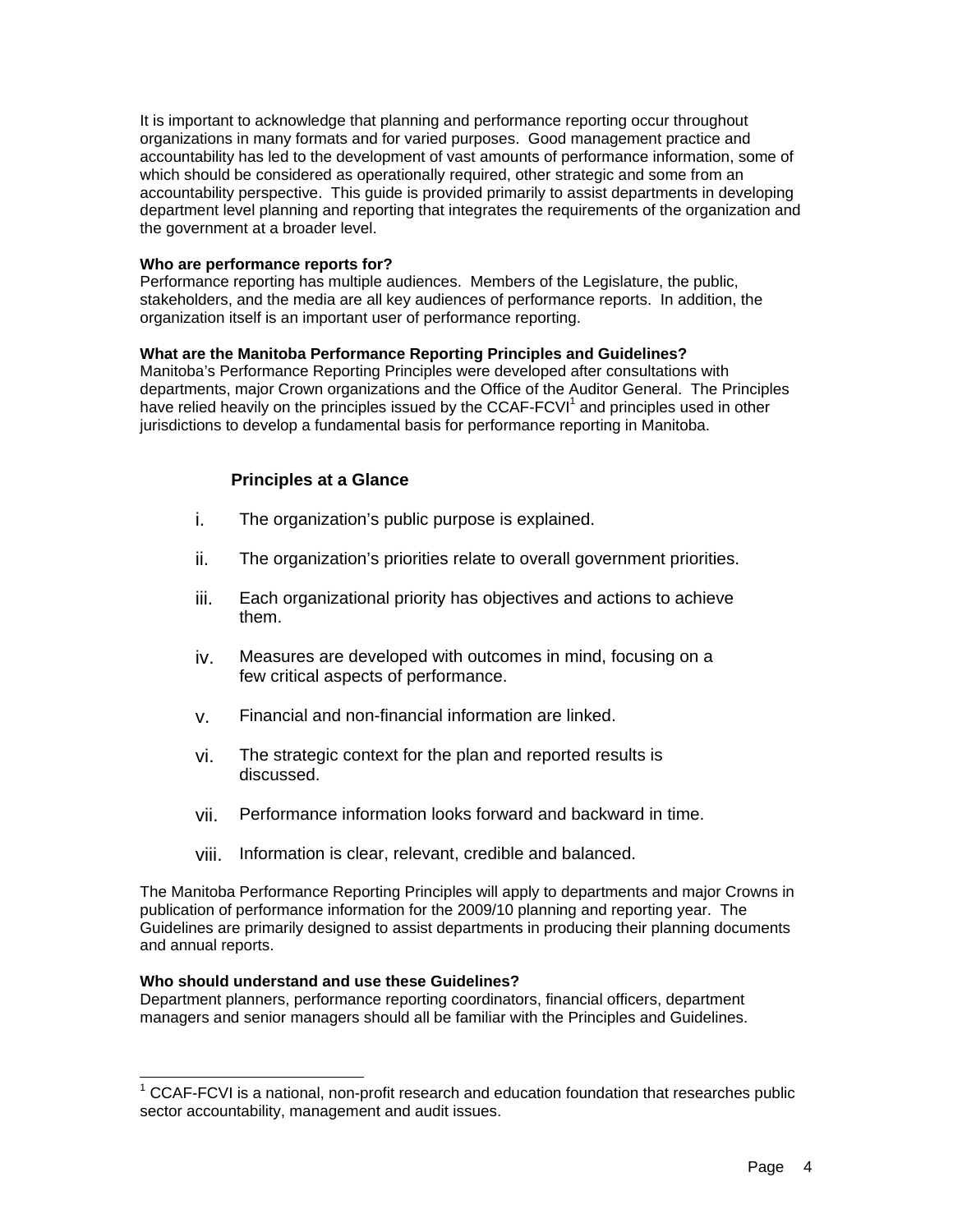#### **How are the Principles and Guidelines related to the Instructions for annual reports and plans?**

The Principles and Guidelines along with the Instructions are intended to work together to illustrate a framework for performance reporting and provide specific guidance for the production of the plans and reports.

Treasury Board Secretariat issues instructions for the PSO. Annual report instructions and SILR instructions are issued by the Comptroller's Office. These instructions provide a more detailed description of the content and presentation required. They include templates and examples.

#### **How do I use the Principles and Guidelines?**

The Manitoba Performance Reporting Principles and Guidelines should be used in conjunction with the annual report instructions and instructions for department plans (PSO and SILR) to better understand performance reporting and how these plans and reports should be presented. These instructions will be amended to reflect the Principles and Guidelines.

In addition to these documents, Treasury Board Secretariat will continue to provide support and assistance to departments.

For more information, contact:

Mark Veerkamp Coordinator – Performance Reporting Treasury Board Secretariat 200-386 Broadway Winnipeg, Manitoba R3C 3R6

Phone: 204-945-1086 Email: Mark.Veerkamp@gov.mb.ca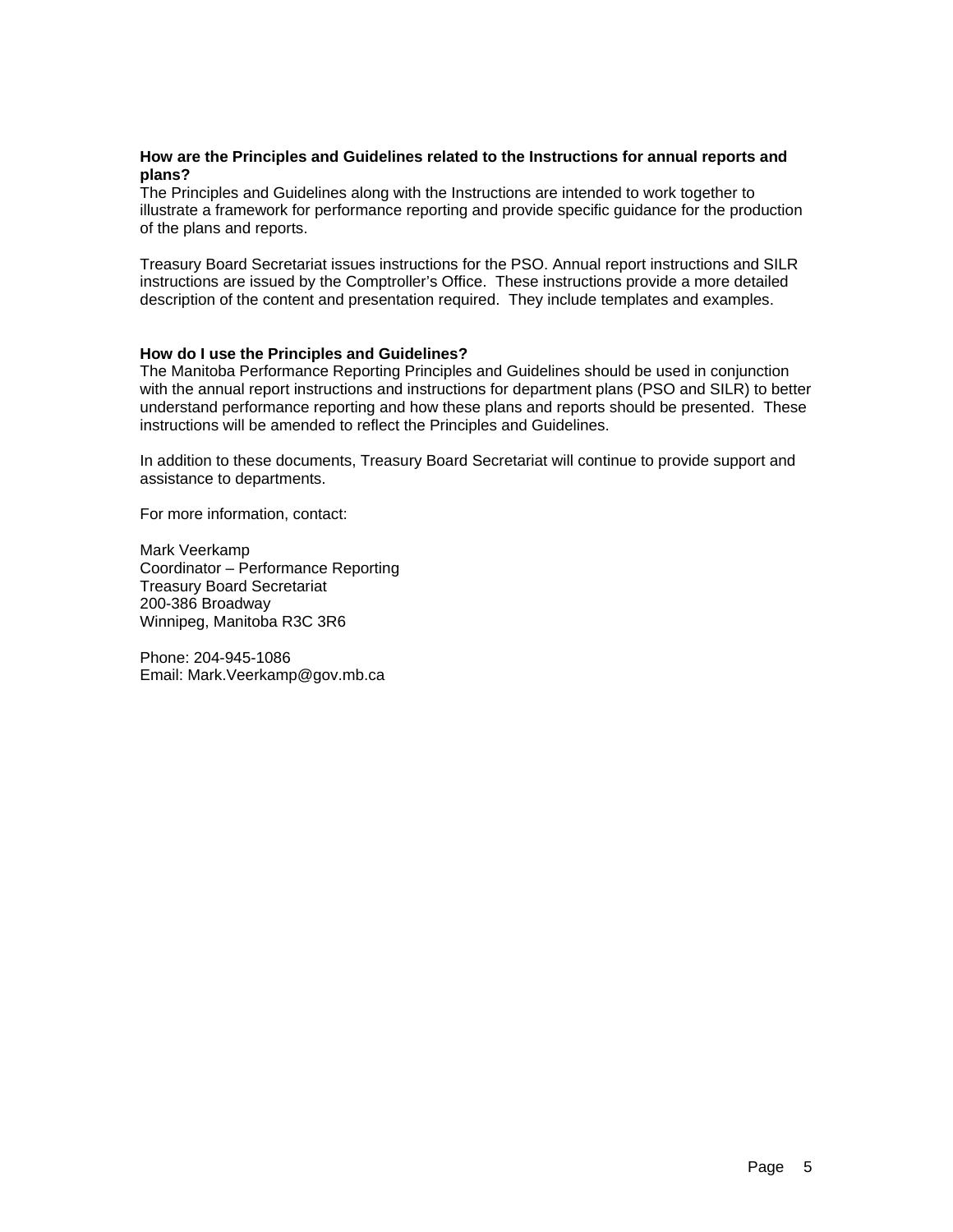# **The organization's public purpose is explained.**

#### **Description:**

Communicates why an organization exists, what it does, who the organization serves, and how services are delivered. This should include a statement of the vision, mission, and mandate.

#### **Purpose:**

To communicate the public purpose of the organization to help the reader understand the work of the organization. Understanding why an organization exists, what it does, who the organization serves and how services are delivered help better understand its performance.

#### **Self-assessment criteria:**

Has the organization's vision, mission, and mandate been clearly/explicitly stated?

Have the core values (if applicable) of the organization been stated?

Has an overview of programs, products or services been included?

Is it clear who the organization serves – including clients or stakeholders who rely on programs, products and services?

Has the governance structure of the organization (including legislation, organizational structure and key reporting relationships) been communicated clearly?

If services are delivered through another organization (such as a Regional Health Authority or School Division), has it been explained how those services are delivered?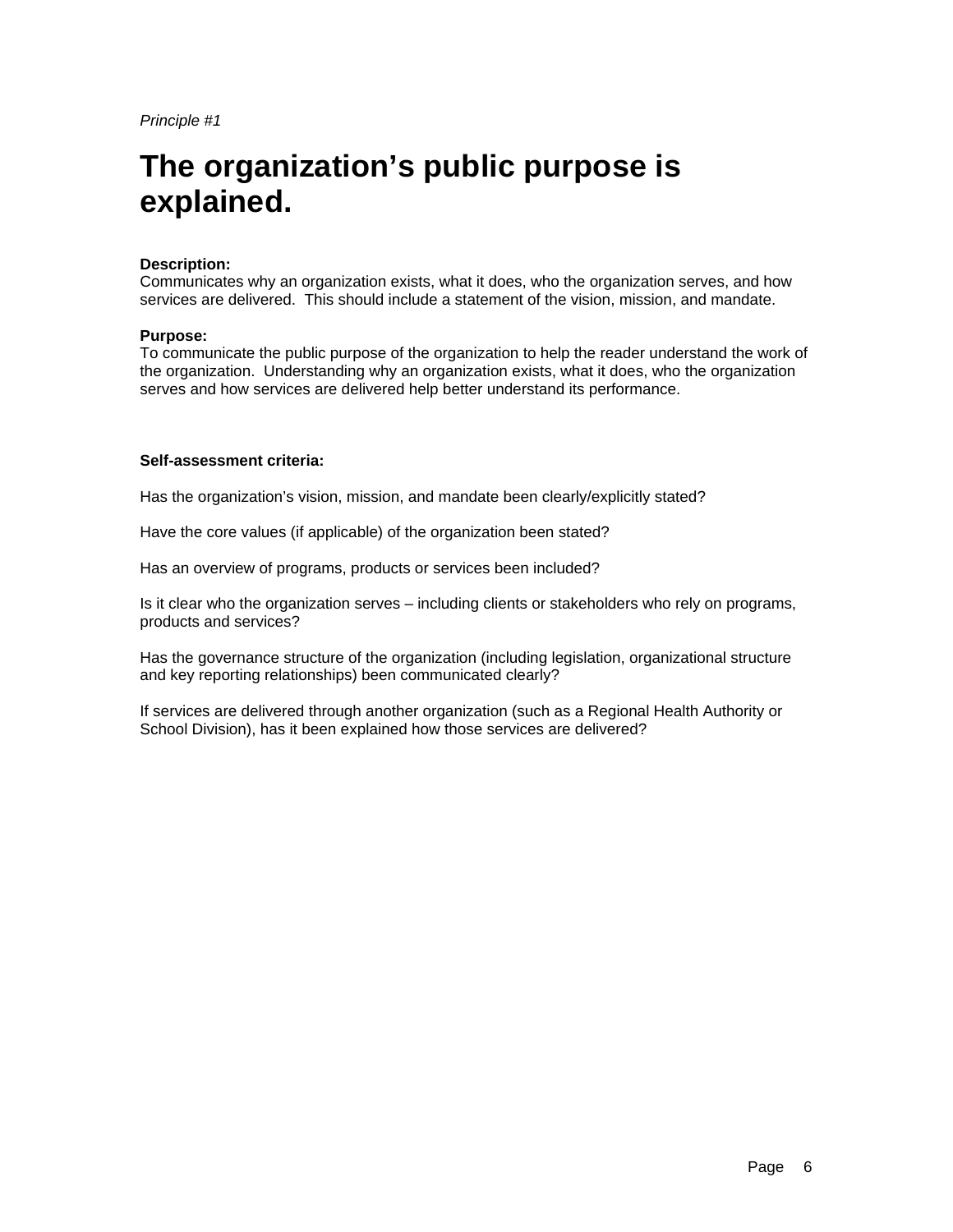# **The organization's priorities relate to overall government priorities.**

#### **Description:**

Relating the organization's priorities with overall government priorities shows how the broad strategic direction provided by government is being implemented by the organization.

#### **Purpose:**

To help ensure department priorities and the broad strategic direction of government are aligned.

#### **Self-assessment criteria:**

Are the organization's priorities related to overall priorities provided by government?

In reporting on performance, has the organization referenced how the overall priorities of government have been advanced?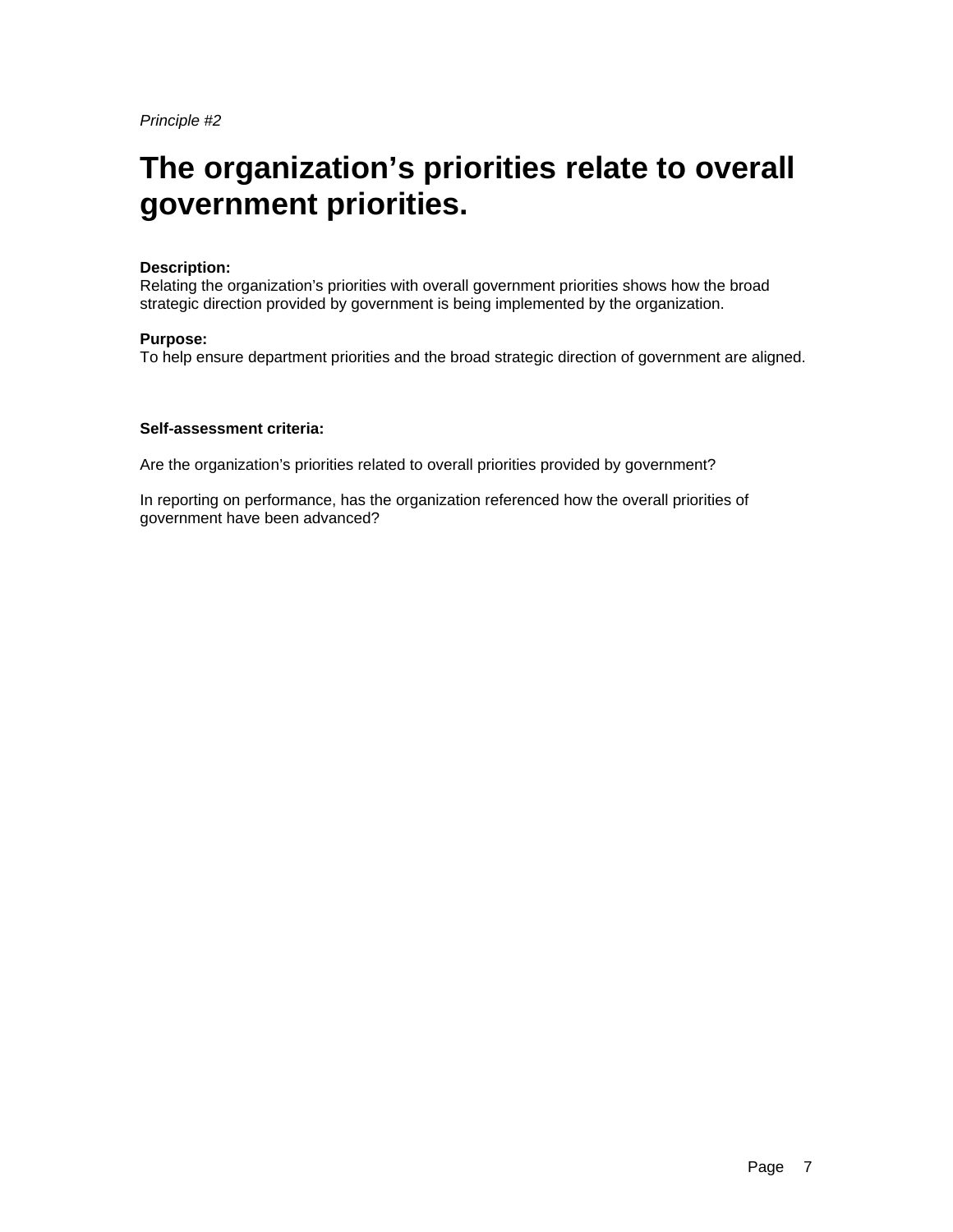# **Each organizational priority has objectives and actions to achieve them.**

#### **Description:**

Linking priorities, objectives and actions provides a clear articulation of the work of the organization and how it will focus its efforts.

A "priority" is a key area of focus of an organization, stated at a high level. A priority may be expressed as a statement of a long term goal or a desired outcome. (e.g. Water Stewardship priority: *Eco-system health: Human induced risks to aquatic life systems are minimized, mitigated or eliminated.)* Priorities will have specific objectives and actions to achieve them.

"Objective" refers to concise, realistic, results-oriented statements of what the organization intends to achieve. (e.g. Water Stewardship objective: *Nutrient levels in the Lake Winnipeg Basin are reduced and nutrient levels in Lake Winnipeg are at 1970s levels.*)

"Action" refers to a specific initiative, strategy, or program which is designed to advance the objective. (e.g. Water Stewardship action: *Implement the recommendations of the Lake Winnipeg Stewardship Board in it's report to the Minister - December 2006.*)

#### **Purpose:**

To promote an outcomes-based approach to the work of the organization. Rather than just focusing on accomplishing the activities of the organization, clearly linking priorities and objectives and actions is intended to ensure that the work of the organization remains focused on its priorities and intended outcomes.

#### **Self-assessment criteria:**

Has the organization clearly indicated what its priorities are?

Are the priorities, objectives and actions well-defined and do they support the public purpose (i.e. vision, mission and mandate) of the organization?

Is there a clear link between government priorities and department priorities, objectives and actions?

Has the organization outlined realistic, result-oriented objectives under those priorities?

Has the organization described specific and financially feasible actions that will be or have been undertaken to achieve the objectives?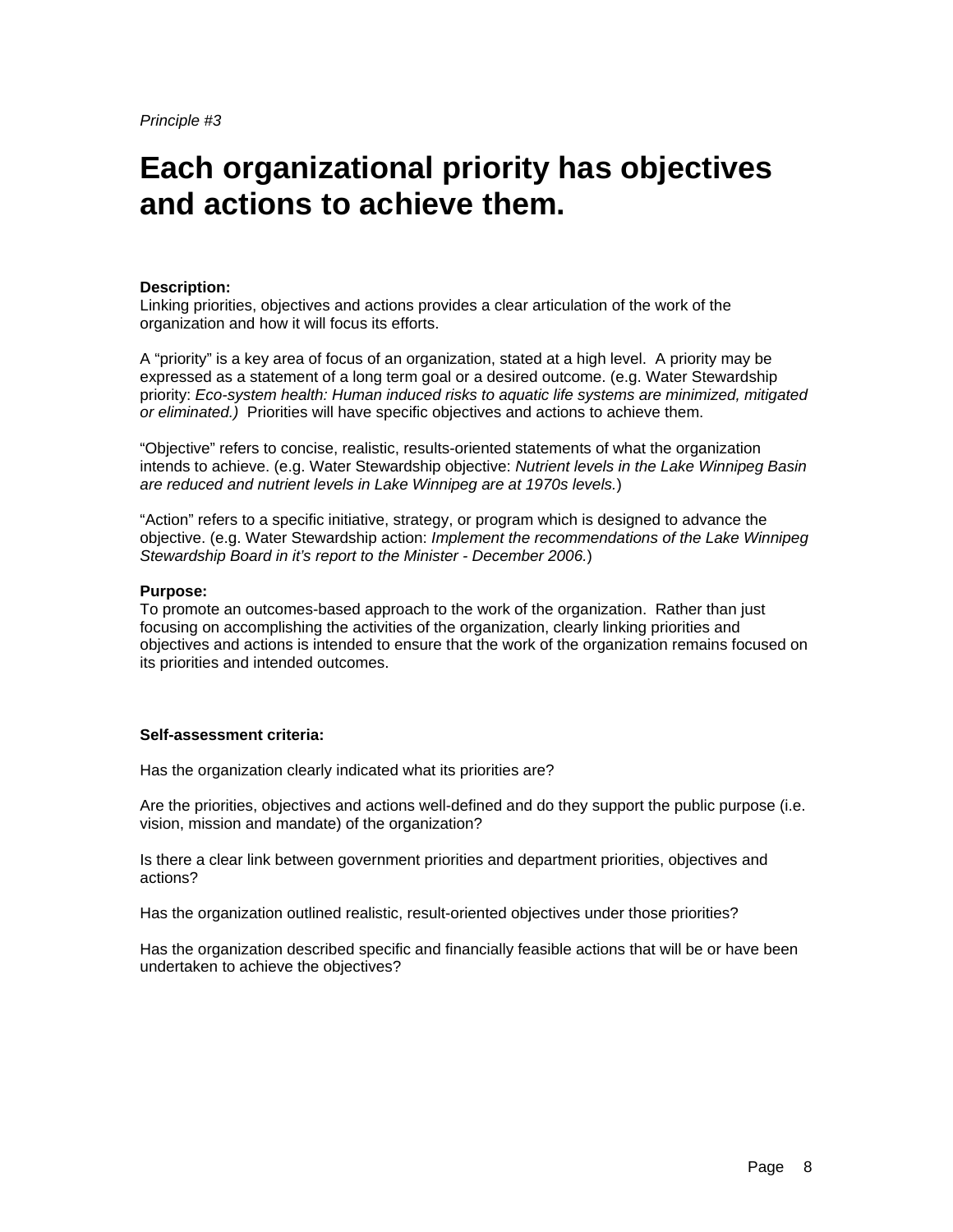### **Measures are developed with outcomes in mind, focusing on a few critical aspects of performance.**

#### **Description:**

Measures should help to assess to what extent activities are making progress toward the organization's objectives and desired outcomes.

A good set of measures will balance input, output and outcome measures. Measures should be clear and concise, presenting relevant information on what is important to key audiences and the organization. A balance should be found between completeness and concision to focus on providing meaningful information.

#### **Purpose:**

To ensure that information presented is focused on the relevant measures of performance, and that it provides an overall picture that is meaningful to key audiences such as members of the legislature, the public, stakeholders and the media. Outcome measures will usually communicate the organizations' achievements more effectively than inputs or outputs.

#### **Self-assessment criteria:**

Are the measures aligned with the organization's priorities?

Are measures also aligned with what is important to the government at a high level as reflected in the government's overall priorities?

Is there a clear link between priorities, objectives, actions and measures?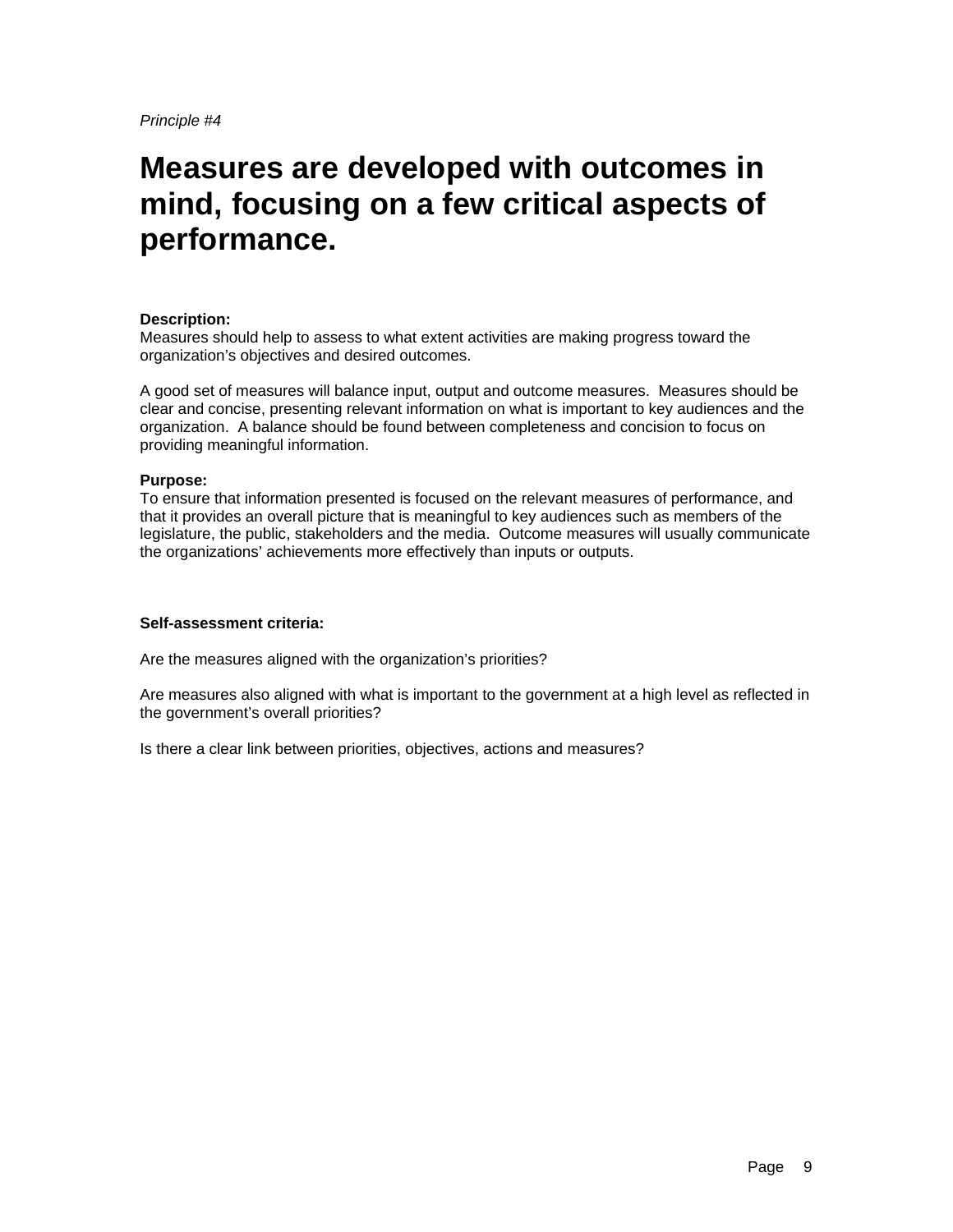# **Financial and non-financial information are linked.**

#### **Description**:

Information about the activities of an organization, performance, and resources should be linked.

Meaningful planning and reporting should put information about the results of activities in context with associated costs.

#### **Purpose:**

To link financial information with performance information to help to better assess the impact of resource allocation and improve decision-making regarding future activities and resource requirements.

#### **Self-assessment criteria:**

Has planned, actual, and variance expenditure information been provided?

Is it clear what key activities account for the majority of funding?

Does the organization explain the key operational assumptions that drive the financial plan?

Is financial and non-financial information presented in such a way as to help the reader understand how resources and activities affect results?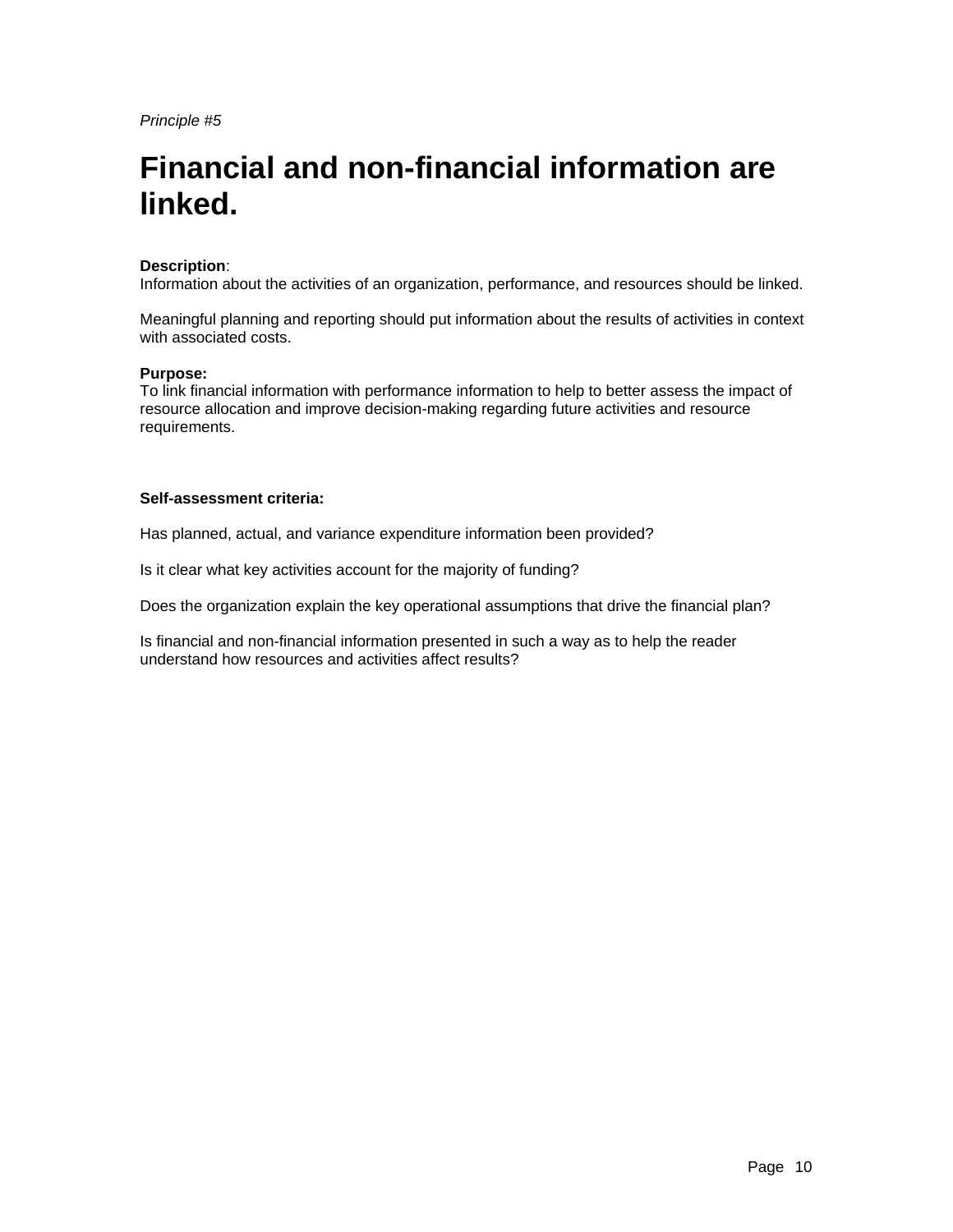### **The strategic context for the plan and reported results is discussed.**

#### **Description:**

Discusses the context in which plans are made and activities undertaken including:

- the key factors that affect performance (such as economic, social, demographic, or environmental);
- risks and how are they being managed (such as contingency planning);
- capacity of the organization to achieve a result;
- what relationships exist outside of the organization (both in and out of government) and how do these relationships affect activities, and
- other challenges and opportunities.

#### **Purpose:**

To provide information about the strategic context of the organization to help better understand the complexity and uncertainty associated with the development and implementation of services and initiatives and the decision-making of the organization in that strategic environment.

#### **Self-assessment criteria:**

Has the organization outlined the key factors that affect performance in a concise manner?

Has the organization identified key risks and how they are being managed or addressed?

Has the organization taken steps to develop capacity to meet expected challenges?

How did external events or circumstances affect activities and results?

How did the organization deal with those events or circumstances?

Has the organization identified areas where there are cross-department, cross-agency or intergovernmental initiatives? Does the organization explain the impact these relationships have on performance?

If services are delivered through another organization (such as a Regional Health Authority or School Division), have the responsibilities for service delivery and performance been explained?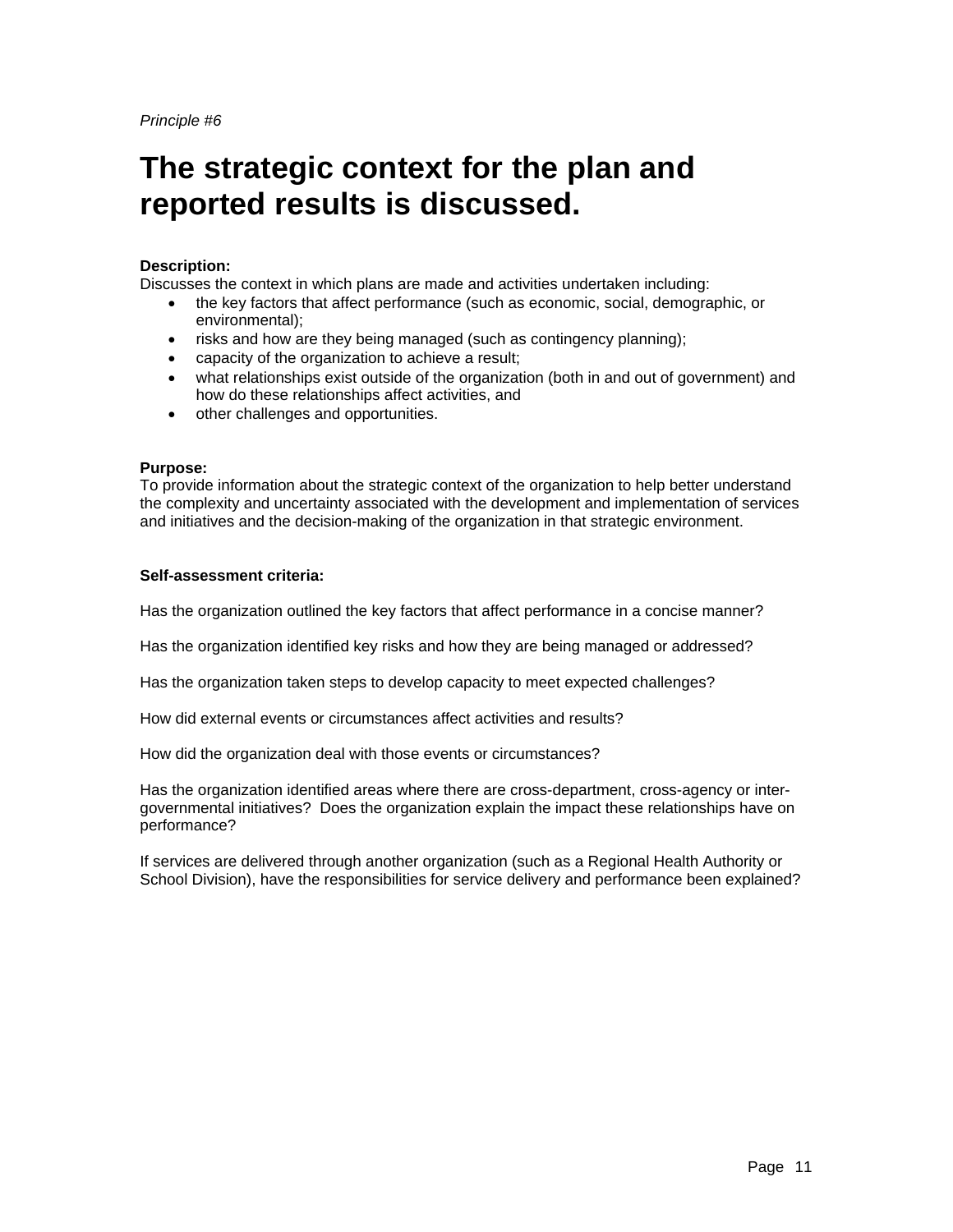## **Performance information looks forward and backward in time.**

#### **Description**:

Performance reporting should provide comparative information about past performance and incorporate future expectations, goals, or targets where applicable. A performance report should compare results in relation to prior years' results in order to show whether performance is stable, improving or declining.

#### **Purpose:**

To better contextualize the performance information in relation to historical performance and targets or goals that might have been set.

#### **Self-assessment criteria:**

Does the performance measure include baseline data and trend information?

Does the organization discuss future expectations, goals, or previously stated targets?

Does the information enable the external reader to understand if performance is improving, declining or remaining stable and why?

Has the organization provided comparative information regarding the performance of other jurisdictions where it is useful or applicable?

Have any inconsistencies in data or the presentation of data been explained?

Has the organization discussed significant variances between actual and expected results?

In the information presented, has the organization considered lessons learned?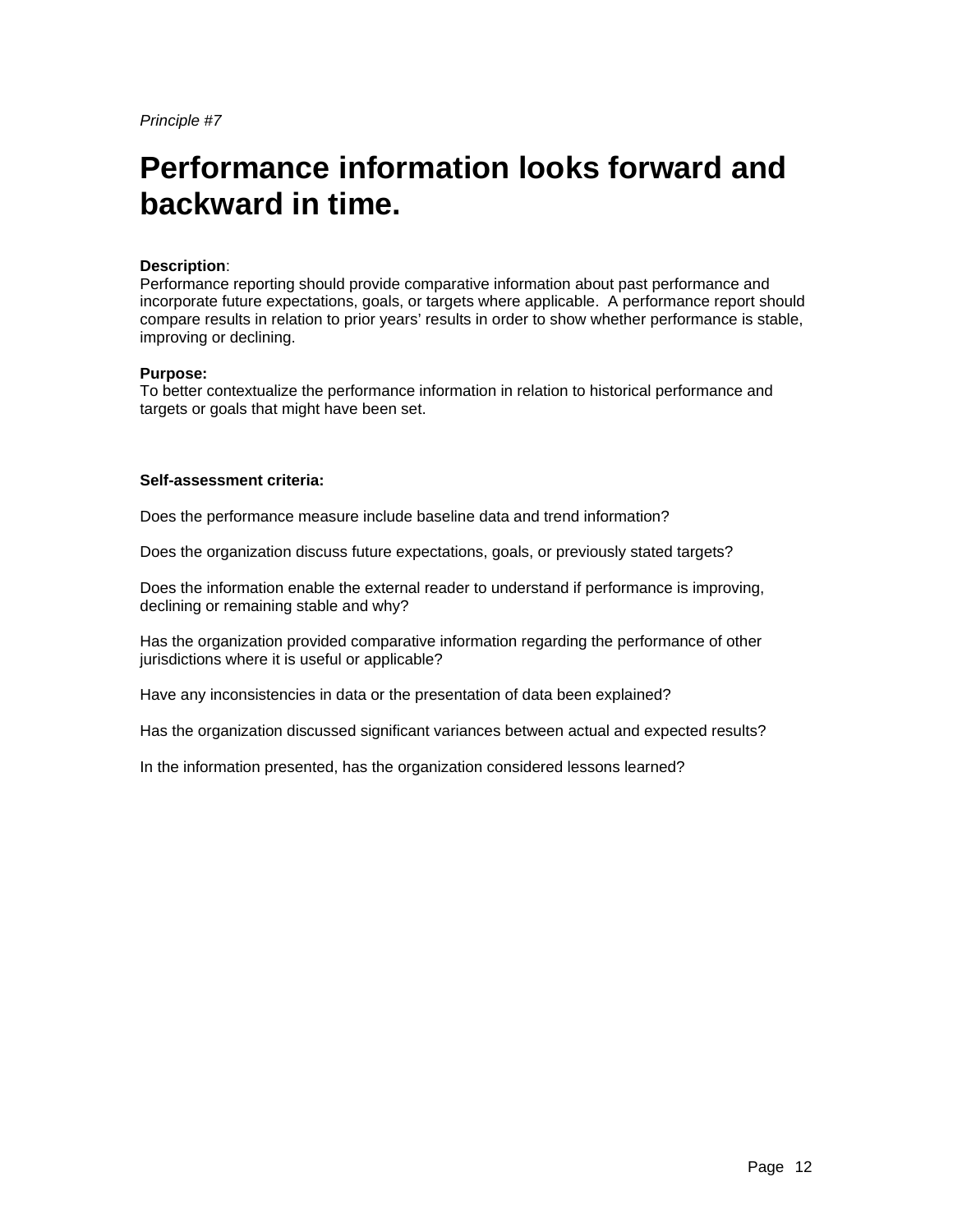# **Information is clear, relevant, credible and balanced.**

#### **Description:**

Information should be in plain language, sourced, and provide a balanced assessment of performance. Performance information should be measured and presented as consistently as possible from one period to the next with changes explained. Performance information should also be relevant, focusing on the few critical aspects of performance.

#### **Purpose:**

To provide information on the organization and its performance that is understandable and presents an accurate, reliable assessment.

#### **Self-assessment criteria:**

Does the information avoid jargon, acronyms and overly technical descriptions?

Is the information presented succinctly?

Is information presented in a manner that helps the reader understand the content and appreciate its significance?

Are successes and shortcomings reported in a balanced way?

Were charts, graphs or other visuals used in a way that enhanced the understanding of the document?

Was there an explanation why measures were chosen and what limitations might exist with the data/indicators?

Are performance measures relevant and measure what they purport to measure?

Are measures consistent from year to year? If not, is there an explanation why not?

Is the performance information sourced?

Is the data accurate, recent, and of sufficient quality?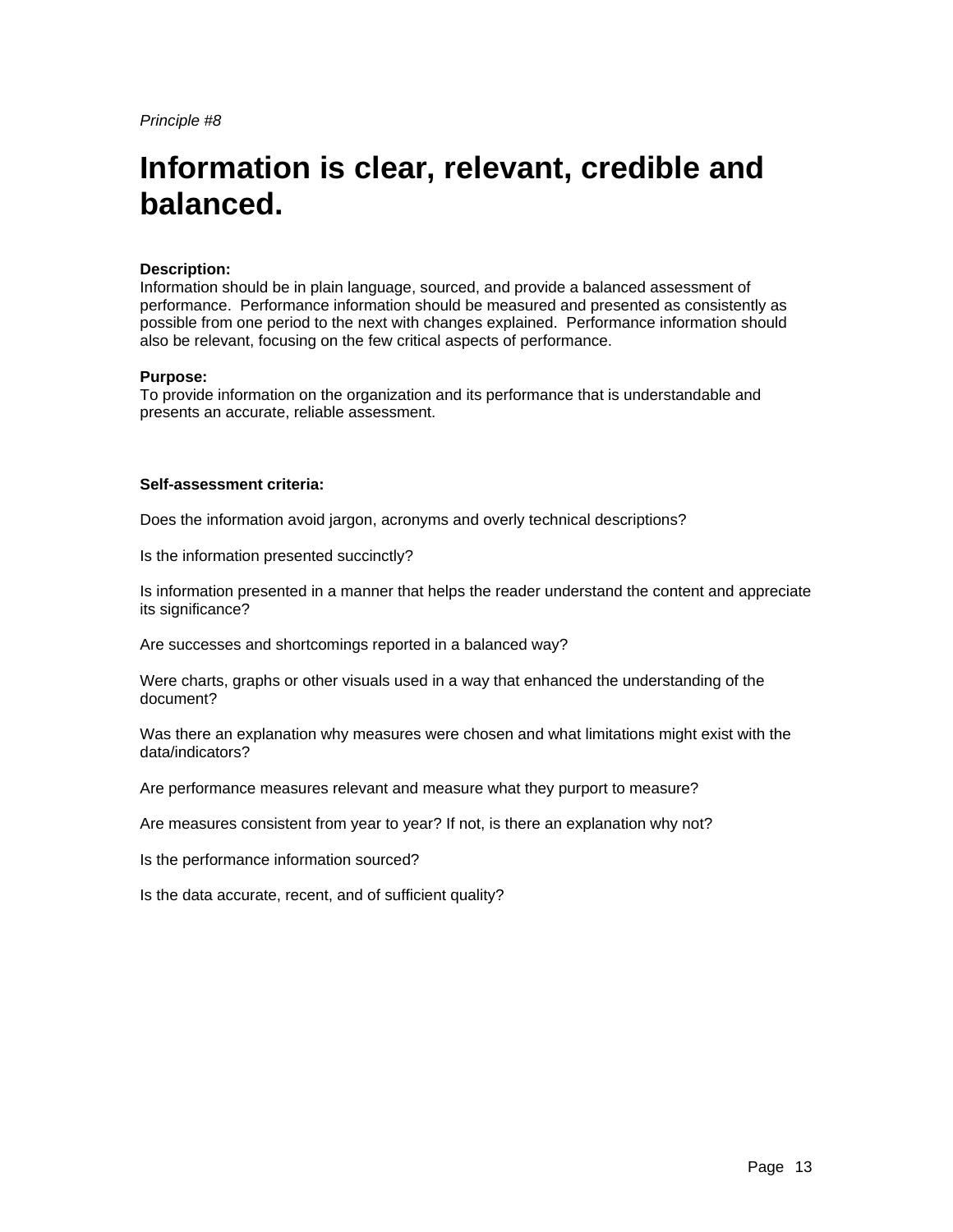# **Definitions/glossary**

The following provides a glossary of terms commonly used in performance reporting in Manitoba.

**Action:** Refers to a specific initiative, strategy, or program which is designed to advance the objective and lead ultimately to outcomes.

**Indicator:** The yardstick used to inform users of performance information. Some indicators measure outcomes, some measure outputs or inputs.

**Input:** Something that is put into a system to achieve an output, outcome or result. (e.g. the number of full time employees.)

**Measure:** Used interchangeably with "indicator". From reporting period to reporting period, the measure does not change, but the data may.

(e.g.The median wait time for patients to commence cancer radiation therapy is a measure (or an indicator) of Manitobans' access to health services. In April 2002, the median wait time was 2.1 weeks for all cancer types. As of March 2007, the median wait time for all cancer types was 0.4 weeks. The median wait time for all cancer types is the measure (indicator). 2.1 weeks in April 2002 or 0.4 weeks in 2007 is the data.)

**Objective:** Refers to a concise, realistic, results-oriented statement of what the organization intends to achieve.

**Outcome:** A significant consequence attributed to the outputs of an organization. Outcomes may be short, medium or long term. They might be direct or indirect, intended or unintended.

**Output:** A product or service resulting from the activity of an organization, policy, program or initiative. Examples of outputs are kilometres of road repaired or number of people who received training.

**Priority:** A key area of focus of an organization, stated at a high level. A priority may be expressed as a statement of a long term goal or a desired outcome, and/or both. (e.g. Water Stewardship priority: *Eco-system health: Human induced risks to aquatic life systems are minimized, mitigated or eliminated.)* Priorities will have specific objectives and actions to achieve them.

**Result:** The consequence attributed to the activities of an organization, policy, program or initiative. Results can include both outputs and/or outcomes.

**Risk:** Refers to the chance or probability that a factor might affect performance or the ability of an organization to achieve its objectives.

**Strategy:** An activity or series of activities that work together to achieve an objective. A strategy is a kind of action.

**Strategic context:** A set of factors that, when described, help to understand the complexity and uncertainty associated with the development and implementation of services and initiatives and the decision-making of the organization. The strategic context is the setting in which the organization operates. It includes a discussion of the factors that affect performance (such as economic, social, demographic, or environmental), challenges and opportunities, risks and how are they being managed,